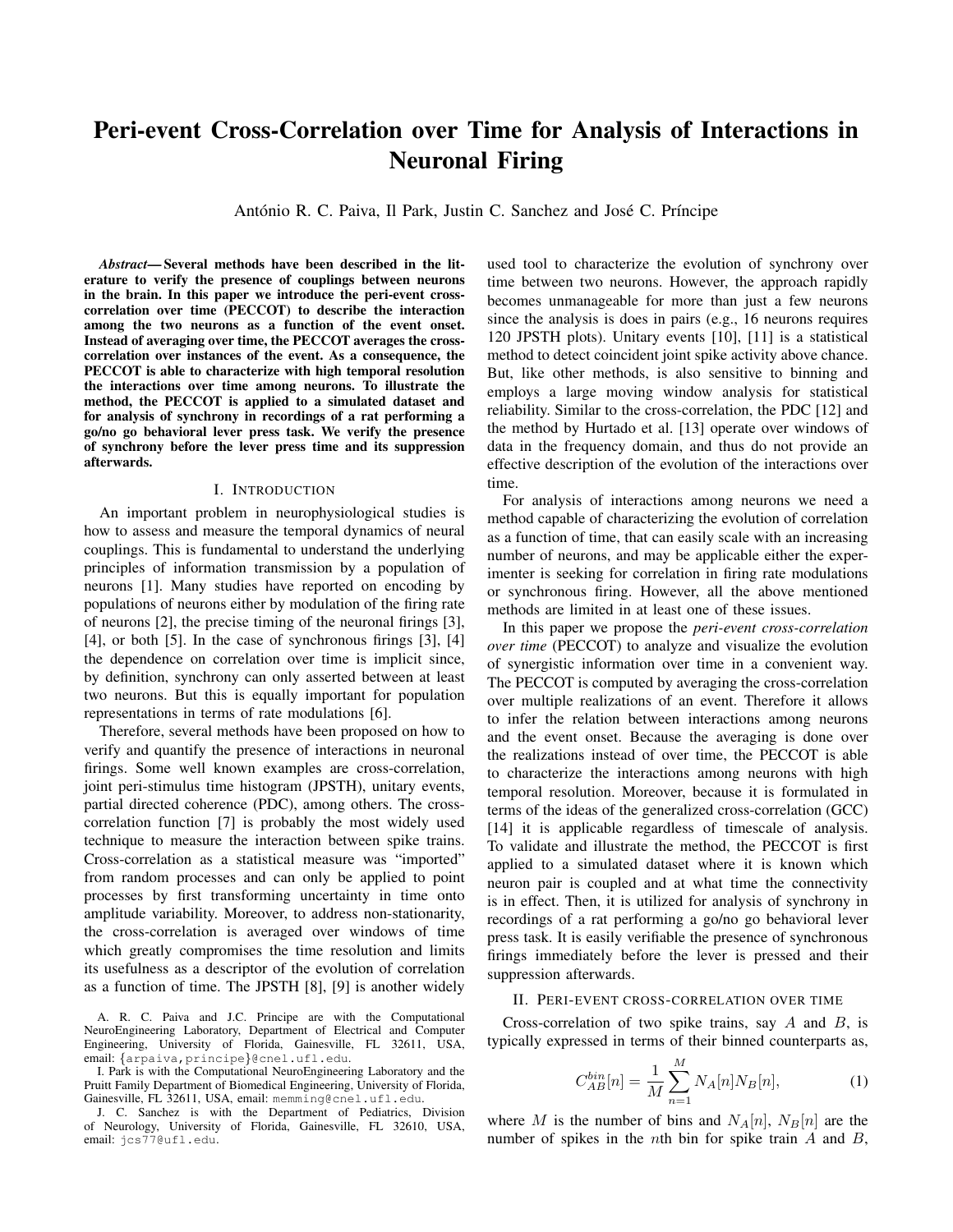respectively. But, binning is an estimator of the firing rate (apart from a normalization by the bin size) [15]. Therefore, cross-correlation of spike trains should be expressed directly in terms of the intensity functions of the underlying point processes; that is,

$$
C_{AB}(t) = E\left[\lambda_A(t)\lambda_B(t)\right] \tag{2}
$$

where  $\lambda_A(t)$  and  $\lambda_B(t)$  denote the intensity functions for spike trains A and B, respectively. Clearly, the generalized cross-correlation (GCC) [14] definition in equation (2) expresses the cross-correlation in more fundamental principles than equation (1).

The main difficulty in estimating cross-correlation is that in practice only stochastic estimates of the intensity functions of the spike trains are available. The traditional approach is to average the instantaneous cross-correlation in the argument of expectation over a time interval. The problem with this approach is that it trades time resolution for statistical reliability. Instead, for experimental paradigms with multiple realizations, we propose to average the instantaneous crosscorrelation of the estimated intensity functions over the trials, similarly to how the peri-event time histogram (PETH) is obtained, thus retaining the full temporal resolution.

For estimation of the intensity functions the conventional approach in the statistical literature is kernel smoothing [16], with clear advantages over binning. Denote the spike times of spike train A in the time interval  $[0,T]$  as  $\{t_i^A : i =$  $1, \ldots, N_A$ , where  $N_A$  is the number of spikes of A in the interval. The estimated intensity function is given by

$$
\hat{\lambda}_A(t) = \sum_{m=1}^{N_A} h(t - t_m^A),
$$
\n(3)

where  $h$  is the smoothing function. For intensity estimation this function  $h$  must integrate to one. The primal advantage of this approach for intensity estimation compared to binning is that no discretization in time is introduced and therefore the resolution is not decreased even if larger timescales of analysis are intended.

Therefore the algorithm for estimation of the PECCOT is as follows:

- 1) For each realization of the event,
	- a) Estimate the intensity function of each neuron in an time interval around the event onset,  $[-T, T]$ (zero corresponding to the event onset), according to equation (3).
	- b) Compute the instantaneous cross-correlation for each pair of neurons. At the kth realization, between neurons  $i$  and  $j$ , the instantaneous crosscorrelation is,

$$
c_{ij}^{(k)}(t) = \hat{\lambda}_k^i(t)\hat{\lambda}_k^j(t),
$$

where  $\hat{\lambda}_k^i(t), \hat{\lambda}_k^j(t)$  are the estimated intensity functions for the realization.

2) Average the instantaneous cross-correlation for each pair of neurons across realizations.

Careful examining the method one may recognize the same form that leads to the main diagonal of the JPSTH [9]



Fig. 1: Modulation of intensity with the event for each neuron.

which typically expresses the neural interactions. The difference however is that here the computation is done explicitly, and thus much more efficient. Also, by focusing only on this function, analysis of the overall result is much simpler since the result of all pairs of neurons may be summarized in a single plot. Nevertheless, as for the JPSTH, it is also possible to compute other diagonals by introducing the dependency to a lag between  $\hat{\lambda}_k^i(t)$  and  $\hat{\lambda}_k^j(t)$ . Moreover, the statistical procedure proposed by [9] for normalization of the JPSTH can be applied for normalization of the PECCOT, with intensity estimation by kernel smoothing.

## III. RESULTS

## *A. Simulated experiment*

To illustrate and validate the method just proposed we consider a simple simulated example. Three neurons with base firing rate 20 spk/s were generated. All of these neurons modulated their firing rate in the time vicinity of the event, as shown in figure 1, and here generated with an inhomogeneous Poisson model. In addition, neurons A and B tended to fire synchronously approximately 0.12s before the event. This coupling was introduced in the generated spike trains by selecting the nearest spike of A to 0.12s before the event as a reference and moving the closest spike in  $B$  to the same time (with a 1ms zero mean Gaussian jitter added), if the two spikes differ by less than 50ms (baseline inter-spike interval). Neuron C spiked independently of both A and B. A total of 100 event realizations (trials) where generated.

The constructed dataset was analyzed by PECCOT with a Gaussian smoothing function of width  $\sigma = 5$ ms. The computed result is shown in figure 2. The result was centered by removing the expected coincidence levels merely due to rate modulations. The PECCOT marks the presence of synchronous activity between neurons  $A$  and  $B$  with a strong peak in the cross-correlation roughly 0.12s before the event onset, as expected given the construction of the dataset. Moreover, the instantaneous cross-correlation between neuron C and others does not show any significant peak, only the effect of firing rate modulations.

For comparison, we also computed the JPSTH for the same neuron pairs (shown in figure 3) using NeuroExplorer (Littleton, MA). For ease of comparison, the bin size was set to 5ms. Again, we observe a strong peak between  $A$  and  $B$ approximately 0.12s before the event. Several interactions are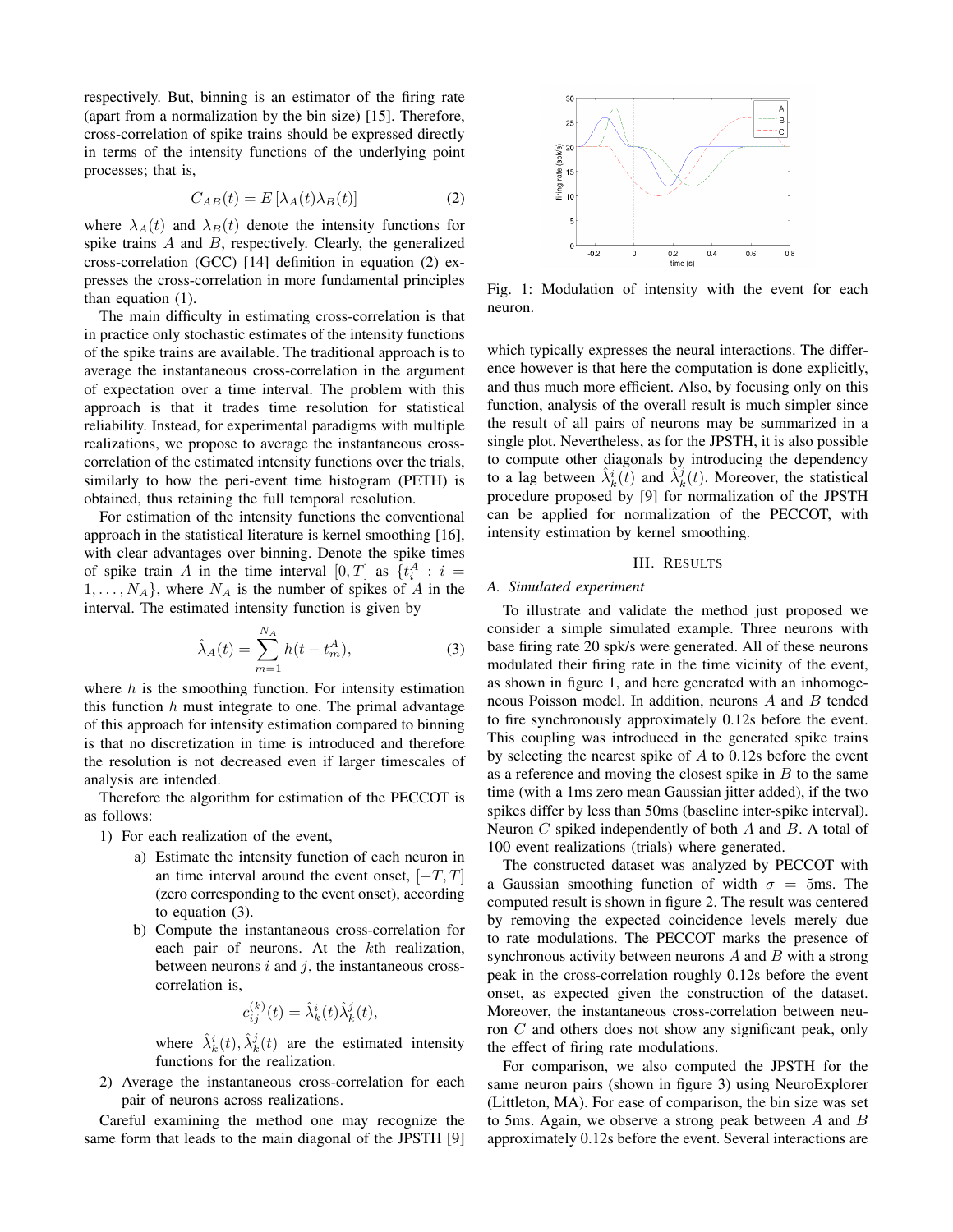

Fig. 2: Centered PECCOT for the three neuron pairs around the lever.

visible for the other two pairs. However, carefully examining the scales one notices that the peak is about two times higher in the first case. These results highlight the difficulty in analyzing multiple JPSTH plots, especially with an increasing number of neuron pairs. On the other hand, by displaying the result of all neuron pairs in a single plot under the same scale, the PECCOT greatly simplifies this analysis.

## *B. Behavioral experiment*

*1) Data description:* In this study we utilized multielectrode array recordings collected from male Sprague-Dawley rats performing a go-no go lever pressing task. Array configurations of two rows of eight tungsten electrodes  $(2\times8)$ , spaced  $250\mu$ m between columns and  $500\mu$ m between rows, were chronically implanted in the forelimb region of M1 (+1.0mm anterior, 2.5mm lateral of bregma). Neuronal activity was collected with a Tucker-Davis recording rig with sampling frequency of 24414.1Hz and digitized to 16 bits of resolution. In this dataset, 29 channels had action potentials above the noise floor from which, after spike sorting and removing neurons firing slower that one spike per second, we retained 39 spike trains from single neurons, 24 from the left hemisphere of the brain and 15 from the right hemisphere. The queue and lever press signals were recorded simultaneously with the neural activity with sampling frequency 381.5Hz.

*2) Data analysis:* The PECCOT is now demonstrated for the analysis of couplings in the neuronal firings of neurons in forelimb region of M1 of a rat performing a behavioral task. Specifically, we wanted to verify if the neurons' synchronous firing patterns modulated with movement onset. This question is of high relevance, for example, for brain-machine interfaces (BMIs) since it may suggest that additional information is being conveyed about the movement through synergistic correlations among neurons.

To test this hypothesis the centered  $\text{PECCOT}^1$  was computed in a neighborhood of two seconds before and after the



Fig. 3: Centered JPSTH for each neuron pair.

lever presses. The smoothing filter was a Gaussian function with width  $\sigma = 5$ ms. For visualization purposes, the centered PECCOT was smoothed with a Gaussian window of width,  $\sigma = 10$ ms. To analyze possible differences in synchrony modulation between left and right lever presses (since the two levers are usually pressed with different paws) and between hemispheres, the situations are considered separately. A total of 93 left lever presses and 45 right lever presses were used for averaging. The results are shown in figure 4. We opted to display the results in the form of a color coded figure due to the large number of neuron pairs, making it easier to visualize the overall modulation and identify the most relevant neuron pairs.

It can be observed that the synchrony among neurons in the left hemisphere is far more widespread than in the right hemisphere, for both left or right level presses. It can be clearly observed that in all situations there is considerable

<sup>&</sup>lt;sup>1</sup>Centering was utilized to remove the effect of very different firing rates and their modulations.